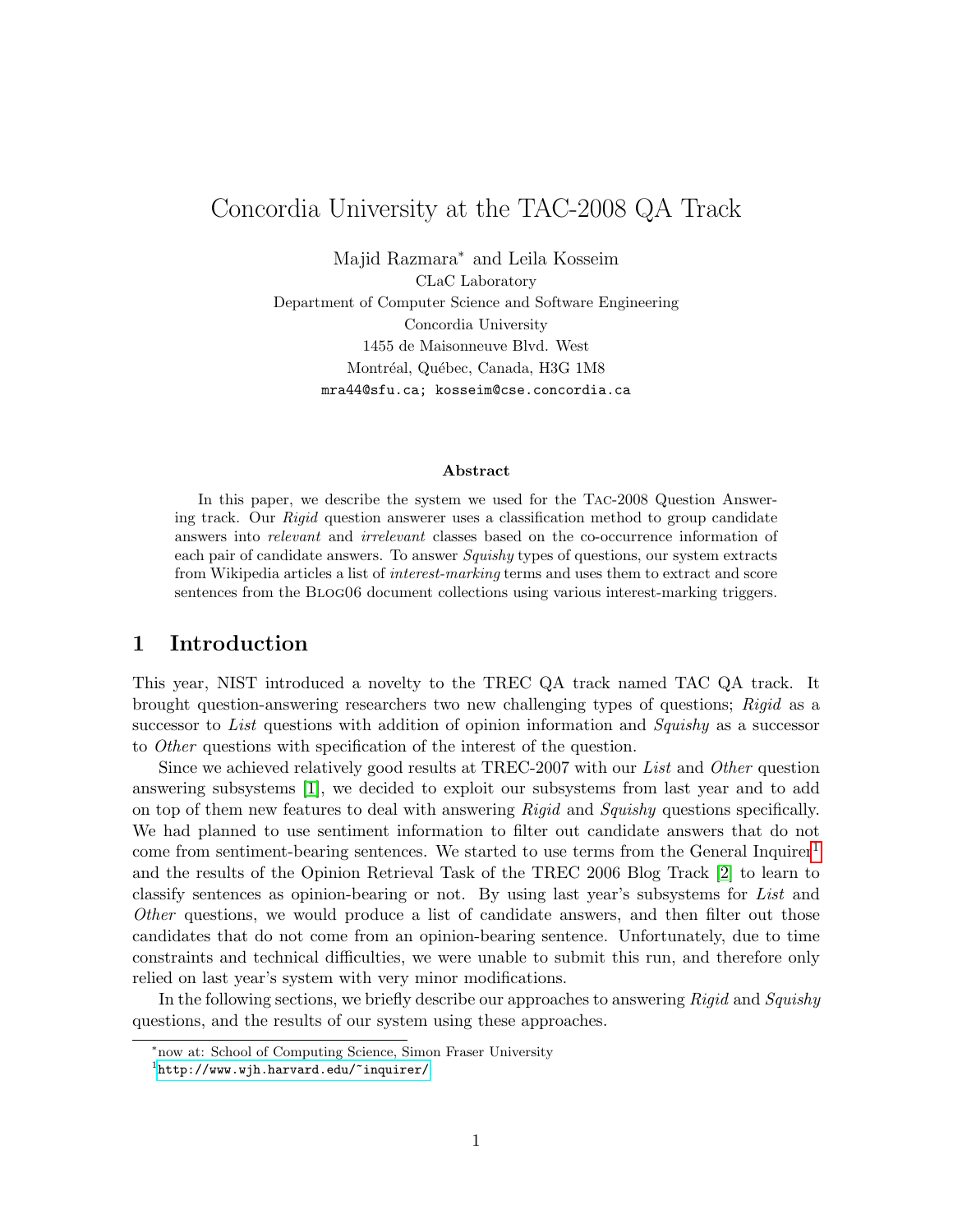# 2 Answering Rigid Questions

Since  $Right$  questions can be seen as opinion-based List questions, we decided to keep the existing List question answering system as the foundation of our system. In this section, we will explain our approach to answering List questions, which is also used for Rigid questions. The description of this module can be found in more detail in [\[3\]](#page-7-2) and [\[4\]](#page-7-3).

Our List module is based on the observations that:

- 1. The instances of the answer to a List question have the same semantic entity class;
- 2. The instances of the answer tend to co-occur within the sentences of the documents related to the target and the question;
- 3. The sentences containing the answers share similar context.

We use the target and the question keywords as the representatives of context. In other words, we hypothesize that the instances of an answer to a List question tend to co-occur together and also tend to co-occur with the target and the question keywords within the sentences of the relevant documents. Co-occurrence can be an indicator of semantic similarity; generally, terms that co-occur more frequently tend to be related. The overall architecture of our List answerer subsystem is illustrated in Figure [1.](#page-2-0)

### 2.1 Candidate Answers Extraction

The first step to creating a list of candidate answers is answer type recognition. In addition to the nine classes defined for List questions: PERSON, COUNTRY, ORGANIZATION, JOB, Movie, Nationality, City, State, Other, two more classes are defined to deal with Rigid questions:

- BLOG that refer to the name of the blog or its address to answer questions such as What bloggers' sites contain negative opinions of Sean Hannity? (sample question 9904.3)
- BLOGGER that refer to the author of the blog (appearing in patterns such as "posted by ") to answer questions such as Who has expressed a negative opinion about the association of members of the FDA advisory committees? (sample question 9906.2).

Each question is associated to one of the specified entity classes. This is done by using lexical and syntactic patterns. Once the type of answer is predicted, a number of documents are retrieved from Blog06 using a query generated from the target and the question. These documents constitute a collection from which candidate terms are extracted. All terms that conform to the answer type are extracted from this collection. Depending on the answer type, the candidate terms are extracted using NE taggers (in case of Person, Organization and JOB), using gazetteers (in case of COUNTRY, NATIONALITY, STATE and partially CITY), by applying lexical patterns on the text of BLOG06 documents (in case of BLOG and BLOGGER), and finally by extracting all capitalized terms and terms in quotations and validating them using web frequency (in case of MOVIE and OTHER).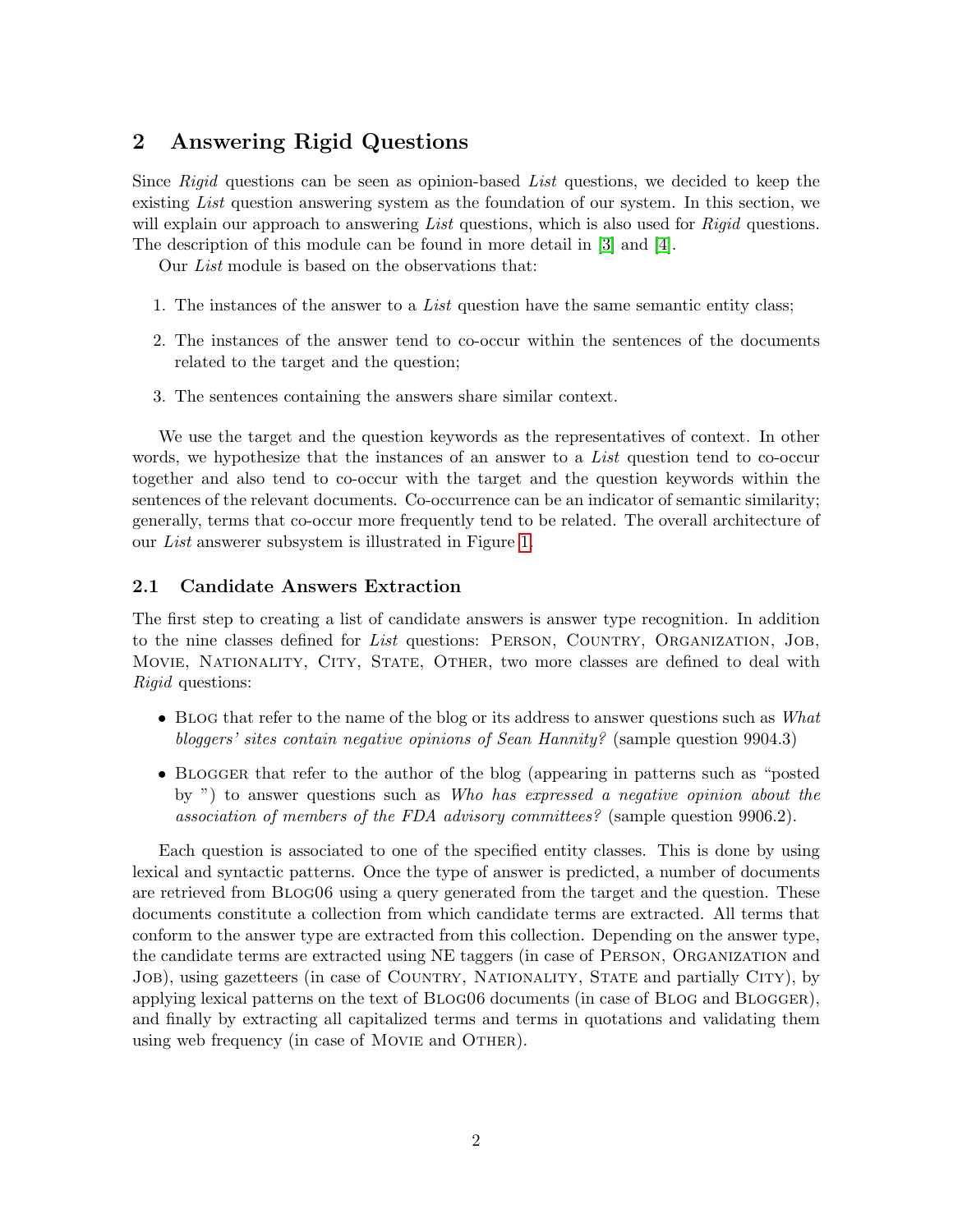

<span id="page-2-0"></span>Figure 1: List Answering Subsystem Architecture as used for Squishy questions

### 2.2 Relation Extraction

The relation between two candidate terms is a normalized value denoting how often they co-occur within documents about the target. For this purpose, using the query generated in the previous section, a list of relevant documents from Blog06 and the web are retrieved. This constitutes the domain collection from which sentences will be extracted to compute co-occurrence information. For each pair of candidates, a  $2\times 2$  contingency table is created:

Where  $O_{11}$  refers to the number of sentences  $term_i$  and  $term_j$  appeared together and  $O_{12}$  refers to the number of sentences in which  $term_i$  appeared but  $term_j$  did not appear. Similarly  $O_{21}$  is the number of sentences containing term<sub>j</sub> but not term<sub>i</sub> and  $O_{22}$  is the number of sentences containing neither  $term_i$  nor  $term_j$ . N denotes the total number of sentences in the domain collection.

The similarity between each pair of terms is computed using a modified version of weighted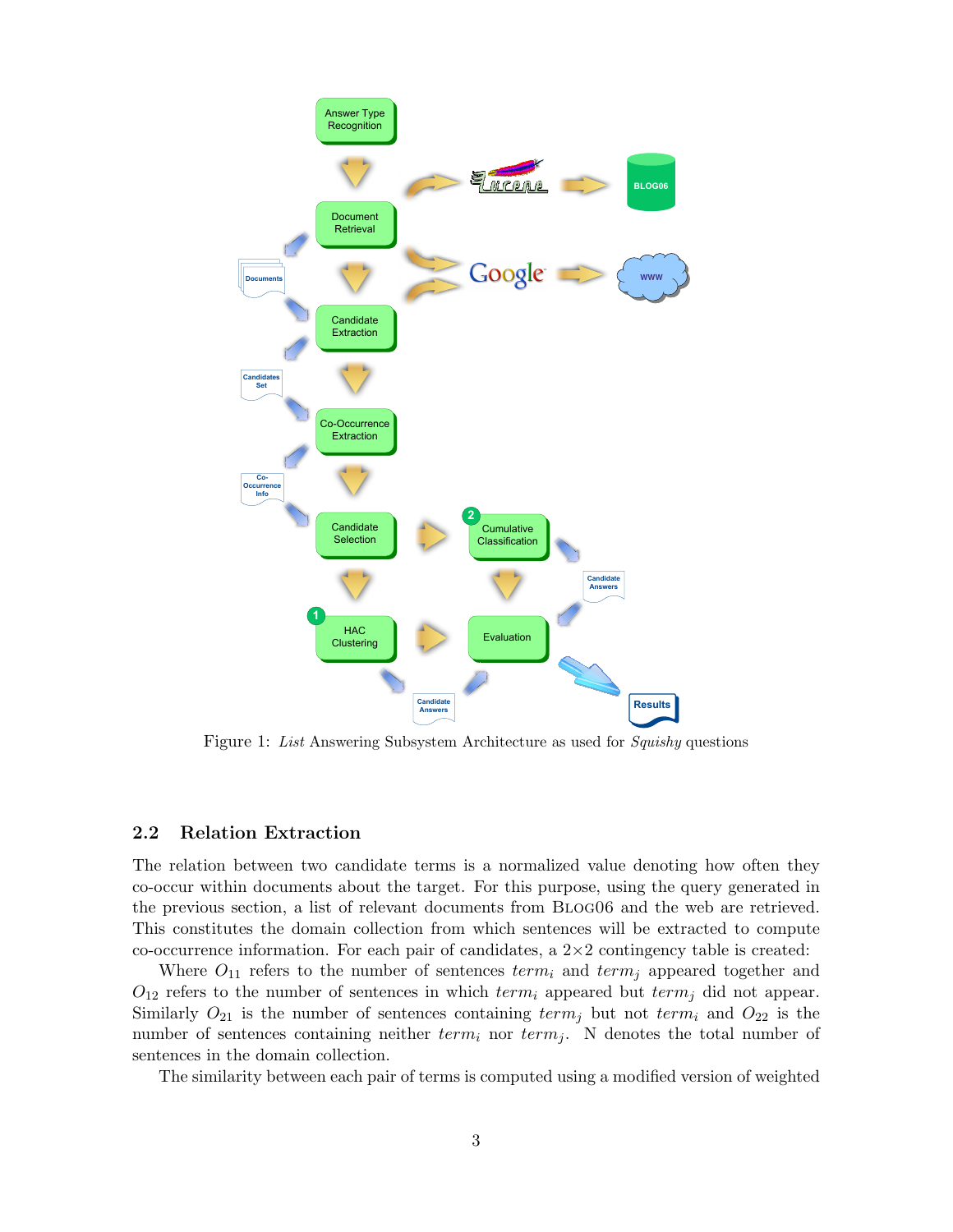|                                                                                                      | term <sub>i</sub> | $\neg$ term <sub>i</sub> | <b>Total</b>      |
|------------------------------------------------------------------------------------------------------|-------------------|--------------------------|-------------------|
| $term_i$                                                                                             |                   | $O_{21}$                 | $O_{11} + O_{21}$ |
| $\neg$ term <sub>i</sub>                                                                             | $O_{12}$          | $O_{22}$                 | $O_{12} + O_{22}$ |
| [gray]0.7Total $\begin{array}{ c c c c c c } \hline \end{array}$ $O_{11} + O_{12}$ $O_{21} + O_{22}$ |                   |                          |                   |

Table 1:  $2 \times 2$  Contingency Table Containing Co-Occurrence Information of Two Terms

Mutual Information. For more details about the modified weighted Mutual Information that we used, refer to [\[4\]](#page-7-3).

$$
\text{WMI}(\text{term}_{i}, \text{term}_{j}) = \begin{cases}\n-2 \times \frac{F_{1} \times F_{2}}{N} \times \frac{\log_{2} e}{e} & \text{if } O_{11} = 0 \\
-2 \times \frac{F_{1} \times F_{2}}{N} \times \frac{\log_{2} e}{e} + O_{11} \times \log_{2} \frac{N \times O_{11}}{F_{1} \times F_{2}} & \text{if } O_{11} < \frac{F_{1} \times F_{2}}{N \times e} \\
O_{11} \times \log_{2} \frac{N \times O_{11}}{F_{1} \times F_{2}} & \text{if } O_{11} \ge \frac{F_{1} \times F_{2}}{N \times e}\n\end{cases}
$$

### <span id="page-3-0"></span>2.3 Candidate Answer Selection

In this section, we present and investigate two different approaches to returning a subset of candidate answers based on the co-occurrence information extracted in the previous stage. First, a clustering method is used to group closely related terms. Candidates in the most appropriate cluster are returned as the final candidates. Second, we use a simple classification method to classify the candidates into two classes: Relevant and Irrelevant. Then, the candidates in the class Relevant are returned.

#### 2.3.1 Hierarchical Agglomerative Clustering

Since we do not have information regarding the coordinates of the candidate terms and the only information we have is the similarity between candidate terms, many clustering methods can not be applied. We use a Hierarchical Agglomerative clustering method which can be used in similar situations. The algorithm is as follows:

- 1. Remove terms that appear less than a certain threshold.
- 2. Sort the candidate answers based on their frequency in the domain collection.
- 3. Put each candidate term  $t_i$  in a separate cluster  $C_i$ .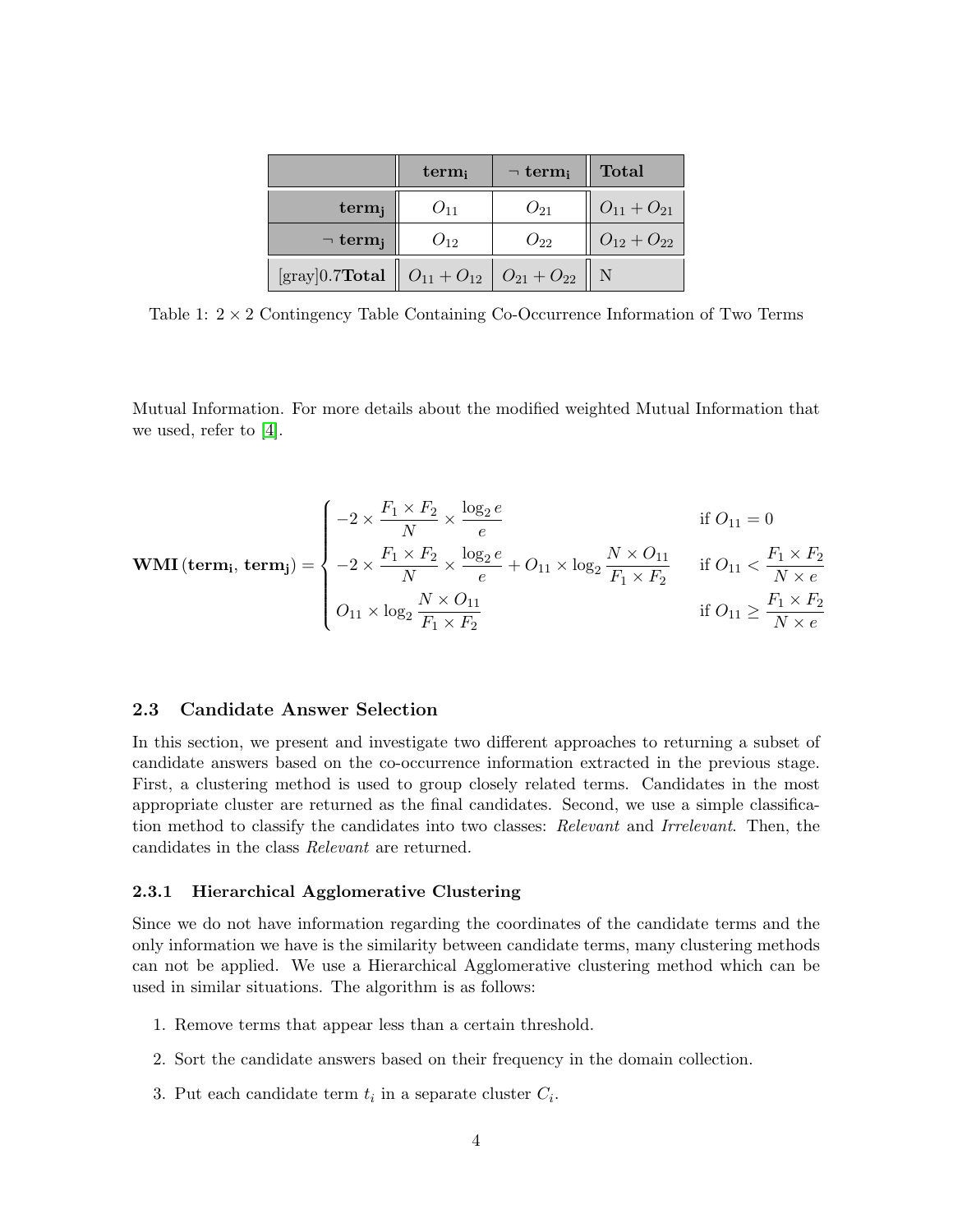- 4. Compute the similarity between each pair of clusters.
- 5. Merge two clusters that have the highest similarity between them.
- 6. Goto step 3 until there are only N clusters left or the highest similarity is less than a threshold.

After the clustering is finished, the main concern is how to select the right cluster. For this purpose, before clustering, we stem the target and question keywords and add them to our candidate terms to be clustered. Their responsibility is to spy on candidate terms. These spies are treated exactly like candidate terms; hence their co-occurrences with candidate terms and also other spies are extracted, their relations are evaluated and finally they are clustered along with candidate terms. When clustering is finished, these *spies* are used to pinpoint the cluster with the highest probability of being the correct cluster. This is according to our hypothesis that the answers to a List (or  $Rigid$ ) question tend to co-occur with one another and with the target and question keywords as well.

#### 2.3.2 Cumulative Classification

We also experimented with a different method: *Cumulative Classification*. The classification is based on the same co-occurrence information used in clustering. The idea is that candidate terms that generally co-occur more often with other candidate answers, hence with a relatively higher similarity value, are more likely to be the answer. Therefore, we use the sum of the similarities of each term to other terms as an indicator of how often each term co-occurs with all other terms. Candidates with a cumulative similarity greater than a certain threshold are labelled as Relevant and the rest are Irrelevant. Table [2](#page-5-0) illustrates how the cumulative similarity of each term to other terms is computed.

- 1. For each term in the candidate list, compute the sum of its similarities to all other candidate terms;
- 2. Sort the candidate terms based on their cumulative similarities;
- 3. Compute the threshold based on the above formula;
- 4. Retain only candidates whose cumulative scores are equal to or higher than the threshold;
- 5. Return the candidate terms as the final candidate terms.

### 2.4 Answer Projection

To support the final answers with documents from Blog06, a simple method is used. The corpus is searched using the query generated before and the final candidate term and simply the first document is returned as the supporting document. Several different approaches were examined that all caused a lower score than this method.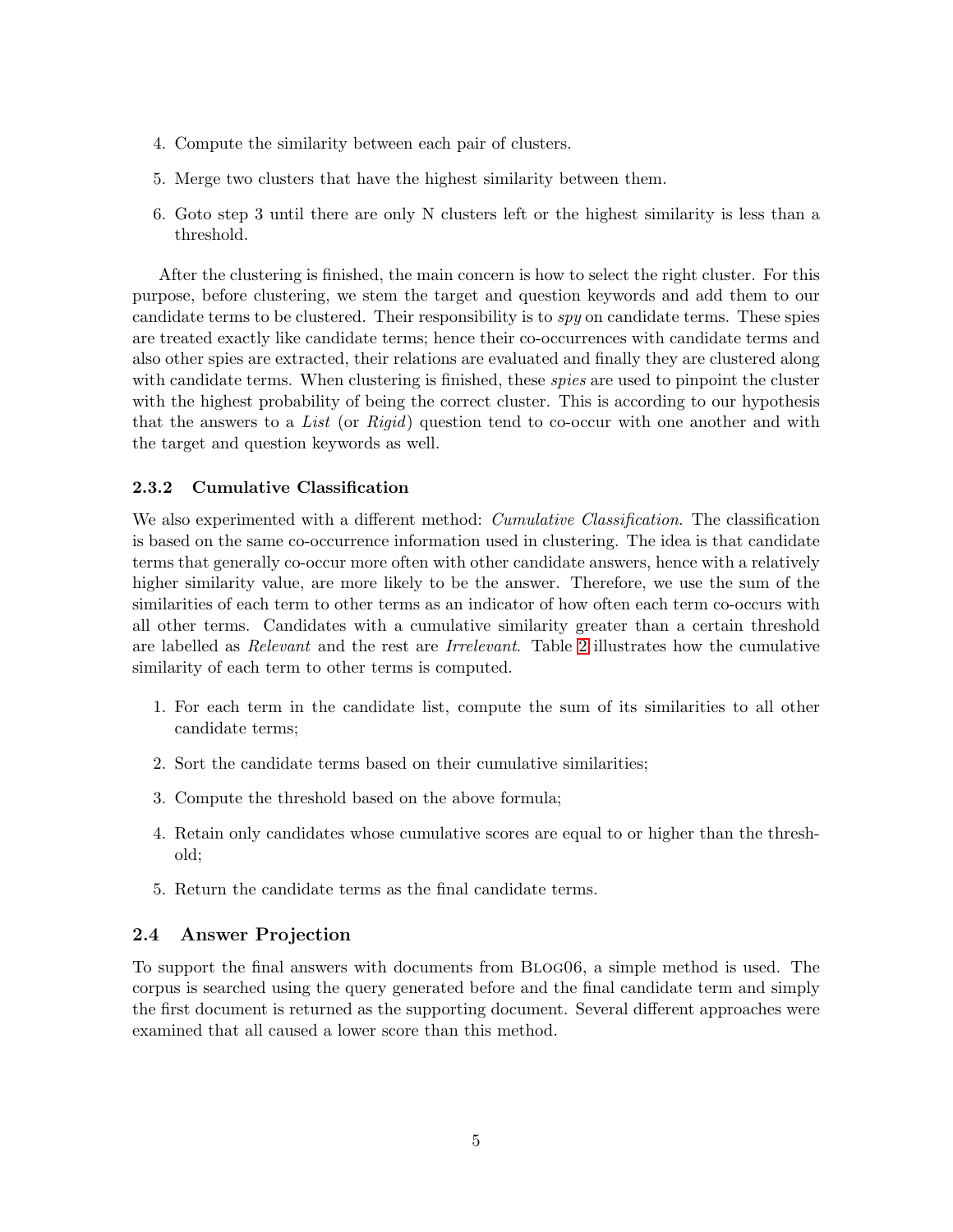|                   | term <sub>1</sub>                                                   | term <sub>2</sub> | $\cdots$   | $term_n$                           |
|-------------------|---------------------------------------------------------------------|-------------------|------------|------------------------------------|
| term <sub>1</sub> | $\theta$                                                            | $Sim_{2,1}$       | $\cdots$   | $Sim_{n,1}$                        |
| term <sub>2</sub> | $Sim_{1,2}$                                                         |                   | .          | $Sim_{n,2}$                        |
| $\vdots$          | $\bullet$                                                           | $\bullet$         | $\theta$   |                                    |
| $term_{n}$        | $Sim_{1,n}$                                                         | $Sim_{2,n}$       | $\cdots$   | 0                                  |
| Score             | $\Big \sum_{1\leq i\leq n}Sim_{1,i} \sum_{1\leq i\leq n} Sim_{2,i}$ |                   | $\ldots$ . | $\sum_{1 \leq i \leq n} Sim_{n,i}$ |

<span id="page-5-0"></span>Table 2: Cumulative Similarity Table

# 3 Answering Squishy Questions

Since Squishy questions share similar characteristics with Other questions, we decided to exploit our existing Other question answering system as the underlying system for answering Squishy questions. However, the conventional  $Other$  questions ask for any other important and interesting piece of information about the target, while the new Squishy type of questions provides exactly what is considered interesting.

This section will present a brief summary on the approach we had used to answer Other questions, which we used with minor modifications to answer Squishy questions. For more details about how Other questions are answered, refer to [\[5\]](#page-7-4) and [\[4\]](#page-7-3).

Fundamentally, we hypothesized that interesting nuggets can be extracted using two types of interest markers:

- Target-specific interest markers: terms that are important within the documents related to the target. For example, sinking is an interesting term in the target "Titanic" or assassination contains a valuable data about "Kennedy".
- Universal interest markers: terms that are important regardless of the target. For example, in the sentence "first man on the moon", first conveys an interesting concept or in the sentence "15000 people died in the yesterday's earthquake disaster", 15000 contains a unique meaning.

To identify target-specific interest marking terms, we used the Wikipedia<sup>[2](#page-5-1)</sup> online dictionary. The first stage to answering Squishy questions is to find the proper Wikipedia article.

<span id="page-5-1"></span> $^{2}$ <http://en.wikipedia.org>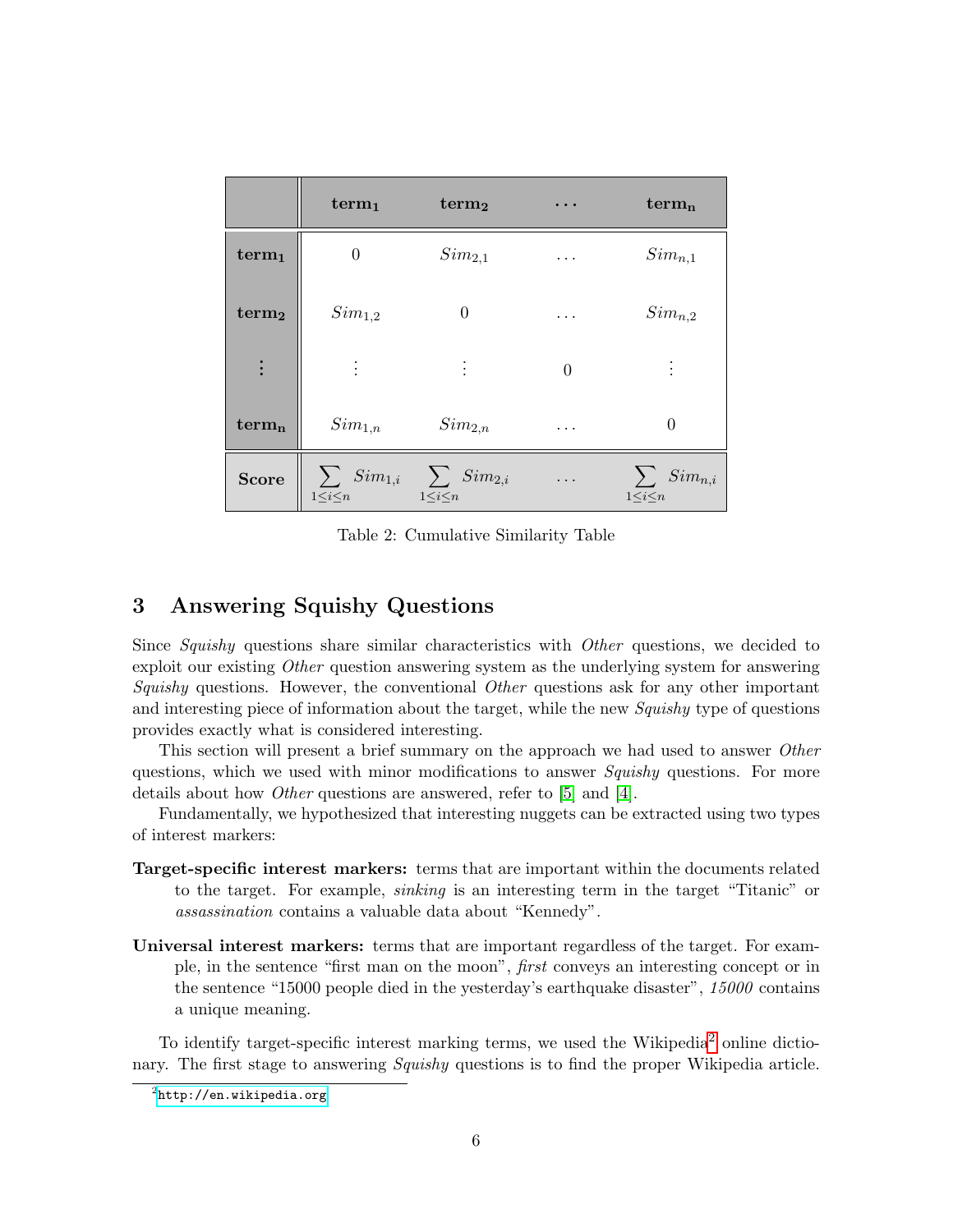We use the Google API to search in the Wikipedia domain using the target and the question as query. The first Wikipedia article that satisfies the query is taken. We extract named entities as interesting terms for each target, and we search Blog06 for the N most relevant documents. For this purpose, the title of the Wikipage is added to the query.

Within the documents chosen as the domain, the frequency of each interest marking term is then computed. For each term, we compute a weight as the logarithm of its frequency.

$$
Weight(T_i) = Log(Frequency(T_i))
$$

All sentences from the domain documents are then scored according to how many targetspecific interesting terms it contains. This is computed as the sum of the weight of the interesting terms it contains.

$$
Score(S_i) = \sum_{T_j \in S_i} Weight(T_j)
$$

Then similar sentences that either are almost equivalent to one other at the string level or share similar words but not the same syntax are dropped.

Once the sentences are ranked based on target-specific interesting terms, we boost the score of sentences that contain terms that generally mark interesting information regardless of the topic. Such markers were determined empirically by analyzing the previous trec data. These markers consists of superlatives, numeral and target-type specific keywords. This last type of marker is essentially a list of terms that do not fit any specific grammatical category, but just happen to be more frequent in interesting nuggets. Finally, the top N sentences making up 7000 non-white-space characters are returned as our nuggets.

### 4 Results

As mentionned in Section 1, due to technical problems and time constraints, we were unable to submit our main run in which we planned to use sentiment classification to answer opinion questions. Our results, therefore, only reflect the use of last year's system for List and Other questions used (almost) as is for the Rigid and Squishy questions. Our results turned out to be much lower than we had expected.

For the Rigid part, we used *Cumulative Classification* with modified weighted mutual information discussed in [2.3.](#page-3-0) Precision, recall and F-score of the answers are 0.104, 0.020 and 0.025 respectively. For the *Squishy* questions, our system got 0.028, 0.109 and 0.073 for precision, recall and F-score respectively.

# 5 Conclusion

In this paper, we described our approach to answering two new types of questions, Rigid and Squishy. Since we could not submit our main run which was supposed to reflect the modifications regarding these new question types, the results received are not representative of our approach. However, using the correct answers which will be published by TAC organizers, we can compare our sentiment approach to the approaches used by other participants. This needs to be done before any other future work.